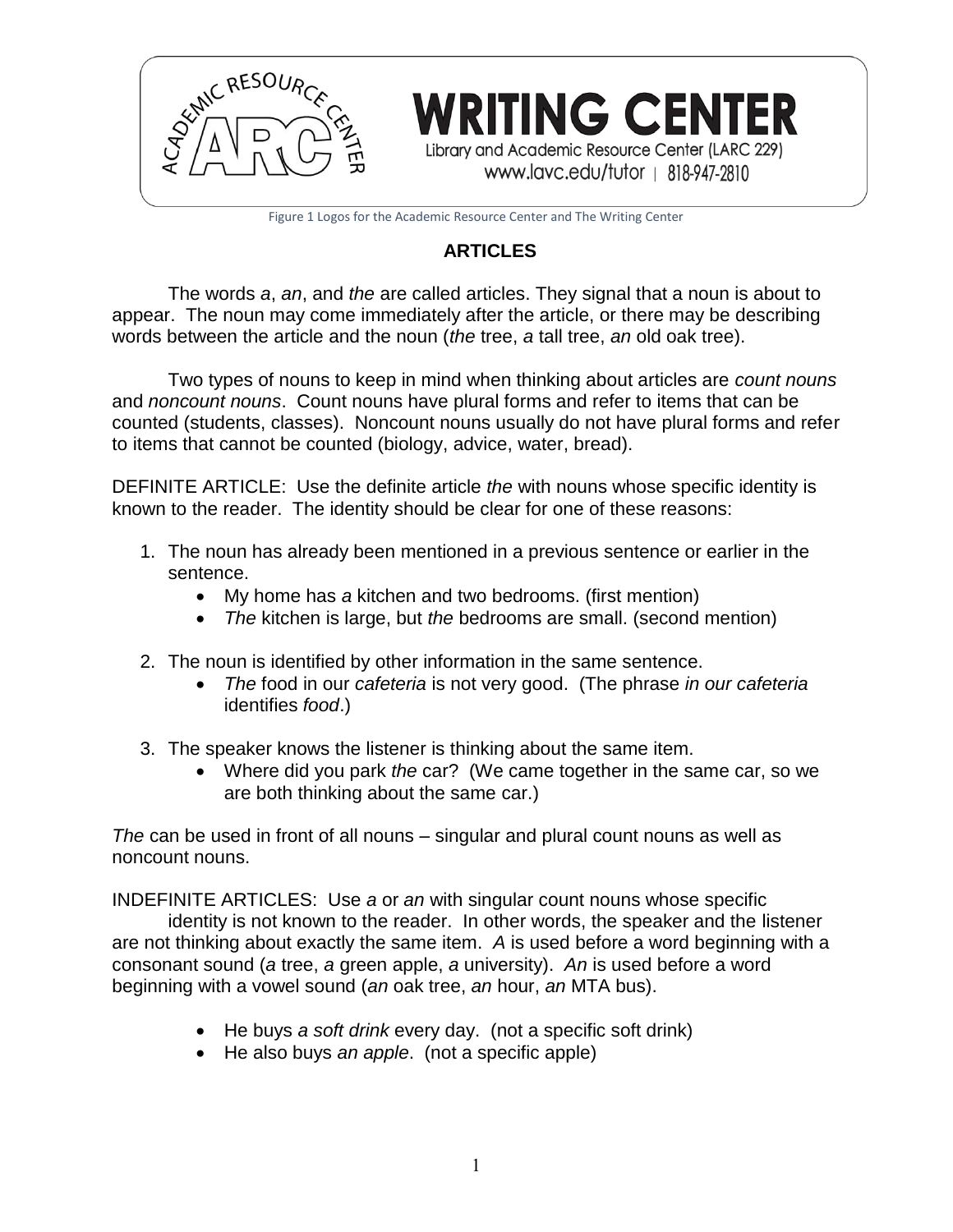

With plural nouns whose specific identity is not known to the reader, use *some* or no article at all. (*Some* is really an indefinite pronoun, but it acts like an indefinite article.) *Some* shows an amount but not a specific amount.

- The shoe store has *boots* on sale.
- The shoe store has *some boots* on sale.

### **Exercise I:**

# **Complete the sentences with the given words. Choose words in the parentheses as necessary.**

- 1. (The / A) dogs in the park are mine.
- 2. The New York Times is (a / some) famous paper.
- 3. Kimberlee ate (a / some) banana.
- 4. Please pass me (the / a) salt.
- 5. Use (the / a) candles for (a / some) light.

# **Exercise II:**

Here are some conversations. Try to decide whether the speakers probably use *the*  or *a/an*. Are the speakers thinking about the same objects or persons?

- 1. Do you have \_\_\_\_\_ car? No. But I have \_\_\_\_\_ bicycle.
- 2. Do you need \_\_\_\_\_ car today, Joe? Yes. Okay. But be sure to fill \_\_\_\_\_ car up with gas sometime today.
- 3. Did you have a good time at \_\_\_\_\_ concert last night? Yes. So did I.
- 4. I bought \_\_\_\_\_ orangutan from him. How much did it cost?
- 5. Is Mr. Jones \_\_\_\_\_ graduate student? No. He's \_\_\_\_\_\_\_ professor of the class.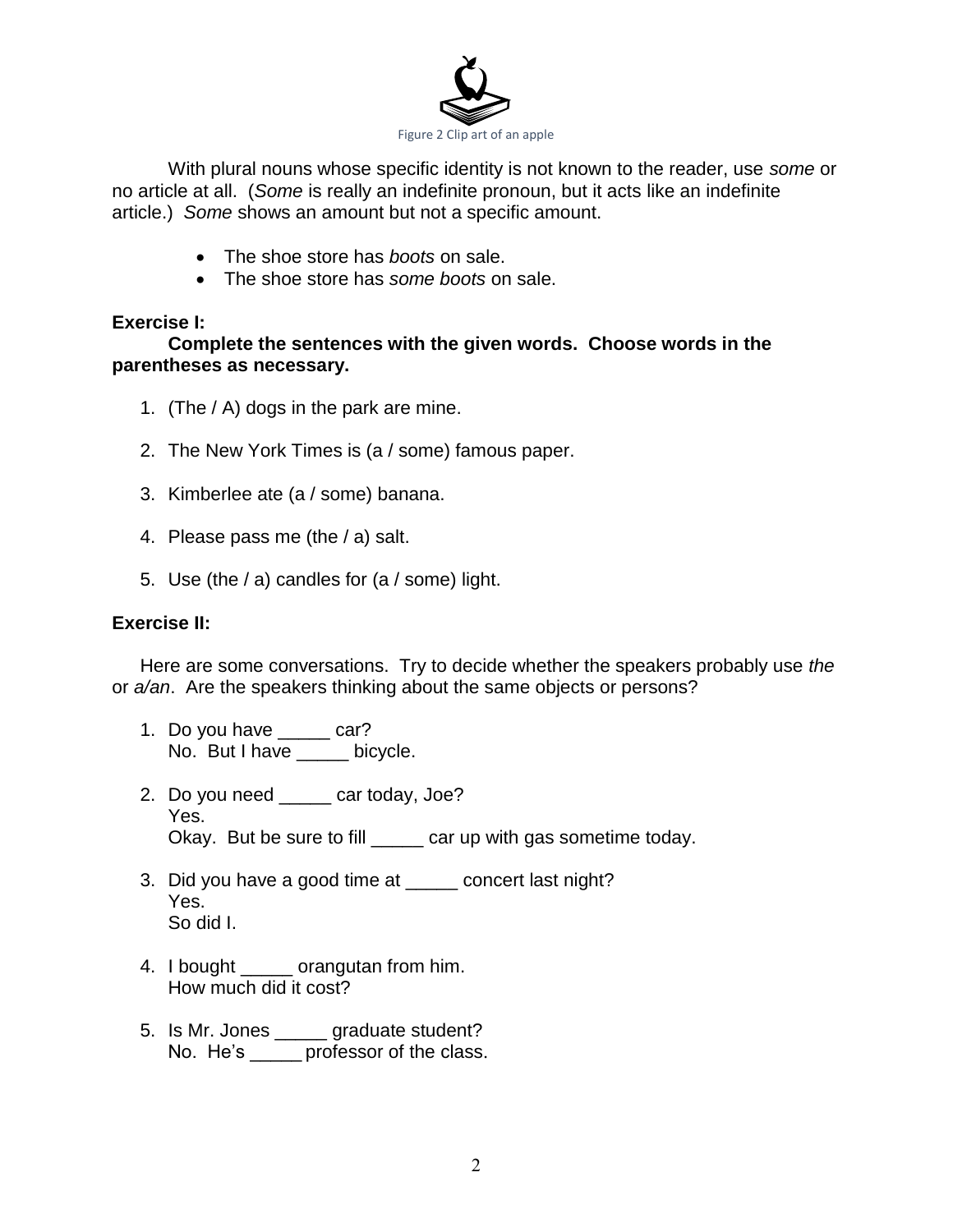| Using a, an, or no article                                                                                      | Using $a$ , an, or some                                                                                           | Using the                                                                                                                                                  |
|-----------------------------------------------------------------------------------------------------------------|-------------------------------------------------------------------------------------------------------------------|------------------------------------------------------------------------------------------------------------------------------------------------------------|
| <b>SINGULAR COUNT NOUNS</b>                                                                                     |                                                                                                                   |                                                                                                                                                            |
| A dog makes a good pet.                                                                                         | I saw <i>a dog</i> in my yard.                                                                                    | Did you feed the dog?                                                                                                                                      |
| - Use <i>a</i> with a singular count<br>noun when making a<br>generalization.<br>- The speaker is talking about | - Use a with a singular count<br>noun when talking about one<br>thing or person that is not<br>specific.          | - Use <i>the</i> with singular count<br>(the dog), plural count (the<br>dogs), and noncount (the fruit)<br>nouns.                                          |
| any dog, dogs in general.                                                                                       | - The speaker is saying, "I saw<br>one dog. It wasn't a specific<br>$\log$ ."                                     | - A speaker uses the (not $a$ , no<br>article, or some) when the<br>speaker and listener are<br>thinking about the same specific<br>thing(s) or person(s). |
|                                                                                                                 |                                                                                                                   | - The speaker and listener are<br>thinking about the same specific<br>dog.                                                                                 |
| PLURAL COUNT NOUNS                                                                                              |                                                                                                                   |                                                                                                                                                            |
| Dogs make good pets.                                                                                            | I saw <u>some dogs</u> in my yard.                                                                                | Did you feed the dogs?                                                                                                                                     |
| - Use no article with a plural<br>count noun when making a<br>generalization.                                   | - Use some with a plural count<br>noun when talking about things<br>or people that are not specific.              | - Using the with the plural<br>count noun.                                                                                                                 |
| - The speaker is talking about<br>any doe, all dogs, dogs in                                                    | - The speaker is saying, "I saw<br>more than one dog."                                                            | -The speaker and listener are<br>thinking about the same dogs.                                                                                             |
| general.<br>- Sometimes a speaker uses an                                                                       | - In addition to <b>some</b> , a speaker<br>might use several, a few, a lot                                       | I had some bananas and<br>some apples. I gave the<br>bananas to Mary.                                                                                      |
| expression of quantity when<br>making a generalization:<br>Almost all dogs make good                            | of:<br>Several dogs are in my yard.                                                                               | - Use the when mentioning a<br>noun the second time.<br>First<br>mention: <i>I had a banana</i> In                                                         |
| pets. Most dogs are friendly.                                                                                   |                                                                                                                   | the second mention, the listener<br>now knows which bananas the<br>speaker is talking about.                                                               |
| <b>NONCOUNT NOUNS</b>                                                                                           |                                                                                                                   |                                                                                                                                                            |
| <i>Fruit is good for you.</i><br>I like music.                                                                  | I bought some fruit.                                                                                              | The fruit in this bowl is ripe.                                                                                                                            |
| Coffee contains caffeine.                                                                                       | - A speaker often uses some with<br>a noncount noun when s/he is                                                  | The music is too loud.<br>- Noncount nouns usually do<br>not haveplural forms they refer                                                                   |
| - Use no article with a<br>noncount noun when making a<br>generalization.                                       | talking about something that is<br>not specific.                                                                  | to items that cannot be counted<br>(music, fruit*, water).                                                                                                 |
| - The speaker is talking about<br>any fruit, all fruit, fruit in<br>general.                                    | - The speaker is saying, "I<br>bought an indefinite amount of<br>fruit. I'm not talking about<br>specific fruit." | *You can count pieces of fruit,<br>but not fruit in general. It is the<br>pieces that are counted, not the<br>fruit.                                       |